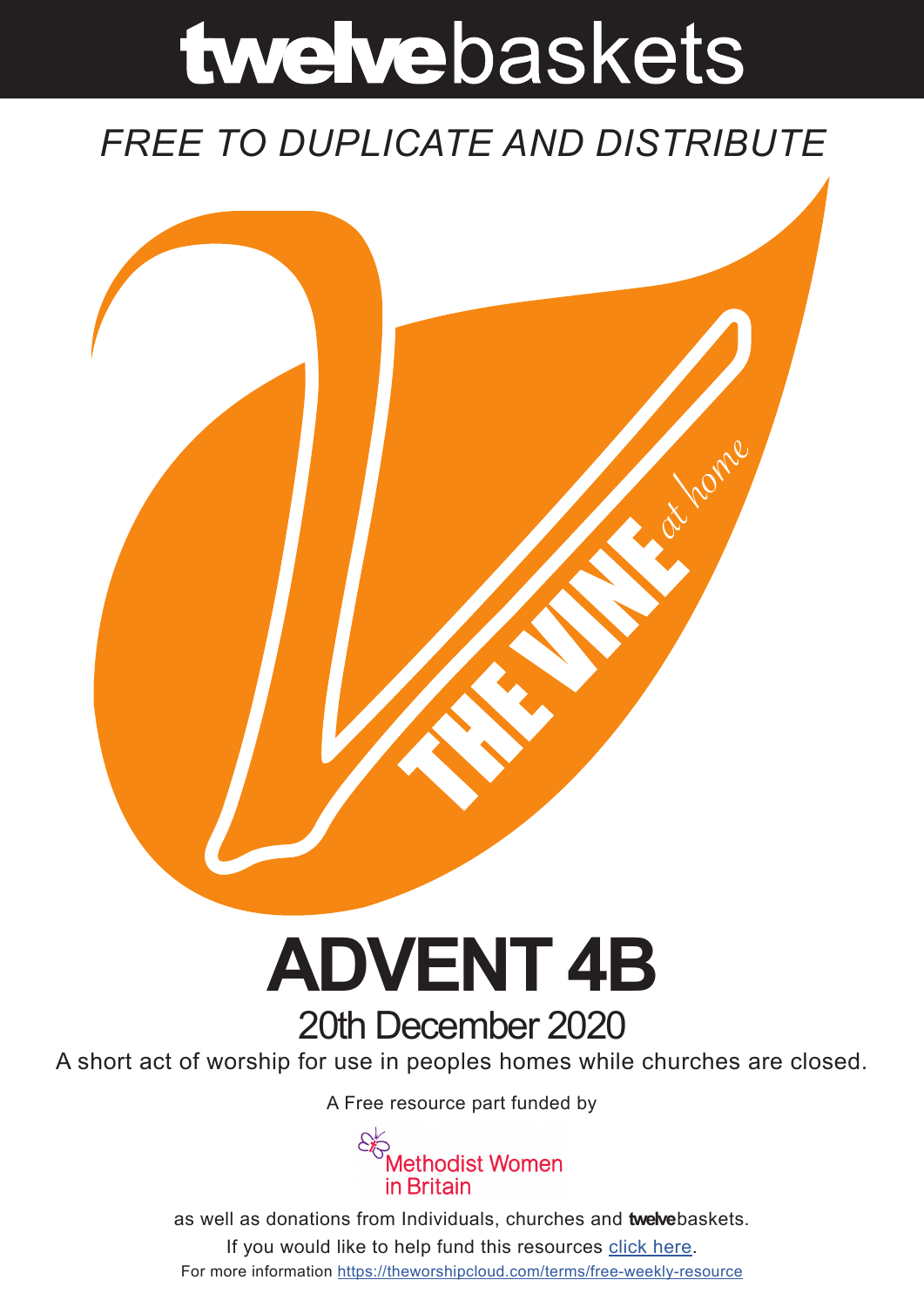#### **Call to worship**

Advent God, come amongst us. God of hope, shine your light upon us, Flickering, like a candle flame, Advent God, we put our hope in you. Advent God, we put our hope in you.

<span id="page-1-2"></span>Amen<sup>[1](#page-1-0)</sup>

*[As part of your call to worship, or setting the scene for worship, you may wish to*  [play the Vine Video – Incarnate](https://theworshipcloud.com/view/store/twelvebaskets-vine-video-incarnate-the-vine-video-20th-december-2020)*].*

#### **Hymn: 176 STF – Like a candle flame** – [YouTube](https://www.youtube.com/watch?v=cZGVQKjn_V8)

#### **Opening Prayers**

Most High God, who left your throne to come down to us, to be one of us... You look us in the eye and understand us.

You have compassion on us and you heal us, and you love us to bits.

#### *[Pause]*

You know our failings... but your forgiving love will not let us go.

*[Pause]*

Come once again to us...

Give us the heart of a humble servant.

Lift up the lowly,

Scatter the proud empires of this world, and bring down the arrogant structures of power.

<span id="page-1-3"></span>Your Son, Jesus, has been conceived. Let it be. Amen.*[2](#page-1-1)*

#### **Let us now say the Lord's Prayer**

<span id="page-1-0"></span> $1$  Additional prayers by Tim Baker

<span id="page-1-1"></span>Opening prayers written by Phil Craine *[2](#page-1-3)*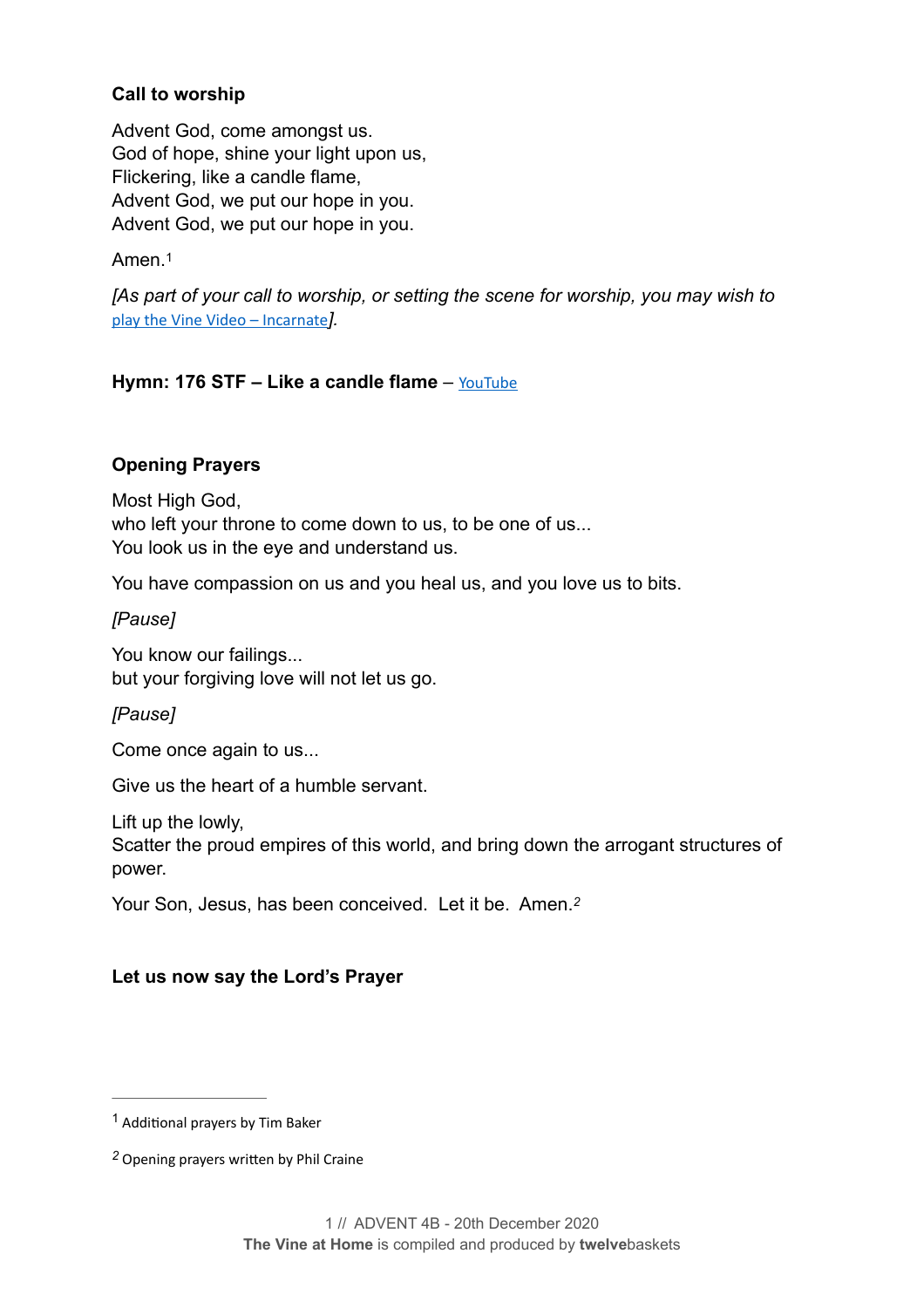#### **Readings: 2 Samuel 7:1-11, 16 - [Click for Reading](https://www.biblegateway.com/passage/?search=2+Samuel+7:1-11,+16&version=NRSV)**

**Romans 16:25-27 -** [Click for Reading](https://www.biblegateway.com/passage/?search=Romans+16:25-27&version=NRSV)

**Luke 1:26-38 -** [Click for Reading](https://www.biblegateway.com/passage/?search=Luke+1:26-38&version=NRSV)

*NB – references to the Romans reading in the reflection below rely on a translation that goes for "strengthen" (NRSV, NLT, ESV, CEV) over "establish" (NIV, KJV)*

#### **Reflections on the readings**

In the early 1980s and 90s, as well as classics like Casualty and Noel's house party, prime time TV would bring you the joys of the World's strongest man competition where many of us would be routing for Geoff Capes to bring the title to Britain. The tests were brutal and could give many of us a hernia just watching them, they were real tests of strength for the world's strongest. Nowadays, we can test the strength of nearly everything with scientific experiments putting the stress on any material you choose.

And yet the one thing that we can't test, is the inner strength that we all draw on day by day, and that in itself is one of the most deceptive things. Sometimes the people we see as strongest bear some incredible burdens and are near breaking and sometimes those who look as though they should be at breaking point actually show an inner resolve that would put Geoff Capes to shame.

The readings before us speak of someone whose "strength" would reach way beyond his generation, someone who was called to give of her strength and the strength that we receive when the incarnate Christ walks alongside us. Political strength, physical strength and personal strength.

As we look first at the political strength of a king we see a character who at times has not actually been that strong. David has had his moments of real weaknesses but his faithfulness to God has battled through and at this point in the story he is well and truly settled in at home and, after sorting out his own comfort, he then turns his mind to the ark of the covenant. In his plans to build the Lord something as wonderful as his own house he finds that the Lord has other ideas, looking way into the future when any temple that may have been built will get destroyed numerous times. For God has plans for a home that will be both as temporary and as permanent as the tent that has sufficed so far.

It would be easy, in a Christmas sermon of incarnation, to speak of that home within us and the world right here in 2020, and at this time in particular, to focus on the need for that Christ incarnate in the darkness that we currently see. Instead though, today we are going to look at that moment, part way between the promise to David and right now, when the prophesy found fulfilment at the birth of the king that would occupy the throne for all eternity.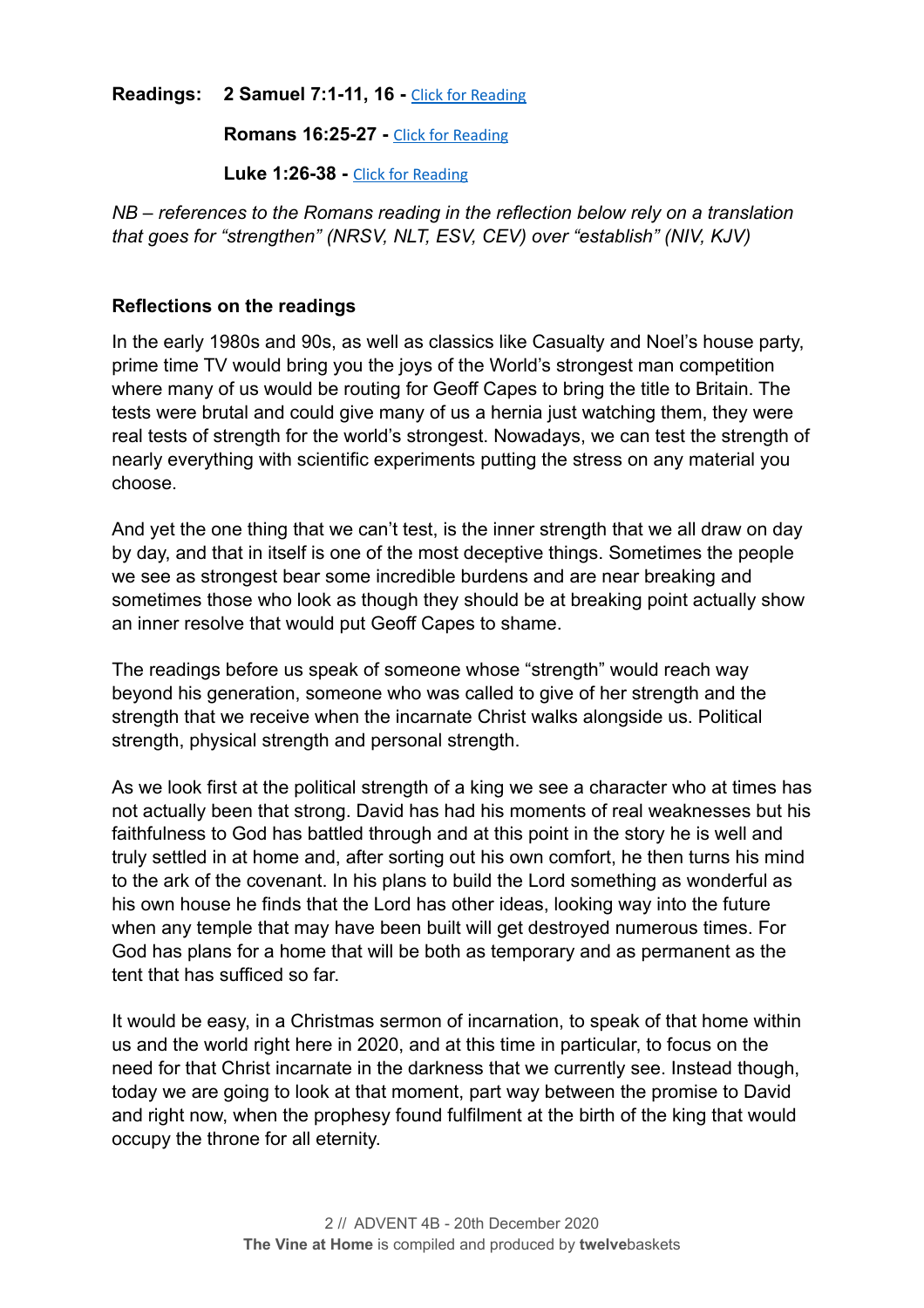In fulfilling Nathan's prophesy, the Gospel reminds us of the line of Jesus reaching back to the kingdom of David, a reminder of the strength of Christ in our lives. For the people of Israel the messiah was to be their saviour from all the tyranny of the world, with a deep expectation he was to come from the line of David. It is against the powers that the world may throw at us today that the strength of the messiah reigns.

If we are thinking of David's political strength then we may think big – nations seek to build the biggest and best to prove their power and yet we live in an age where we miniaturise everything, and some tiny things can pack quite a punch. All the power of David's realm rested on a baby, the smallest of humans in the person of Jesus, and not only did this baby contain the strength that Nathan prophesied, he contains the full power of God. Around a thousand years earlier the prophet Nathan spoke over David a promise that would stretch beyond his imagination and way past us into eternity. And yet that was all held in this one moment, the political strength of a king and the immeasurable strength of God in the hands of a baby.

And for a baby, that strength had to come from somewhere. This child holds the might of a kingdom, the power of a God and yet in that moment he is powerless and needs the strength of another, and so enters a mother who would pour all of her physical strength into the heart of God. As the angel descended (with angels carrying their own images of strength) and lit up Mary's life another message was given. The message of motherhood.

Every mother has to draw on depths of inner strength both in pregnancy and through the life of the child. At this snapshot in our story, Mary could not have known the amount that she would be called to give and nor the inner strength she would have needed some years later kneeling at the foot of a cross. In the moment before us, the angel utters words that would illicit joy and anxiety, wonder and fear and motherhood begins.

Even though this child was to be God incarnate, no baby can survive pregnancy without it's mother. All that the child needs for life - blood, nutrients and oxygen, the mother pours her strength into the child, giving selflessly for the sake of the one she carries. So this young woman, having not planned for this moment, not yet had those conversations with the one she loves, finds herself giving of herself so that God may live in her and through her. At this moment, God's strength comes from Mary's strength, incarnation possible only through the reserves of a young woman.

We rightly applaud Mary as the mother of the most important child to ever be born, and of course in some corners, she is venerated significantly in her role as the "mother of God". Yet Mary is also just another mother, one woman in a long line of the most extraordinary people who give of themselves to give life. And just like every other mother, she has the right to be proud of who her child would become, and of her role in creating a life that would save so many and change the world. We can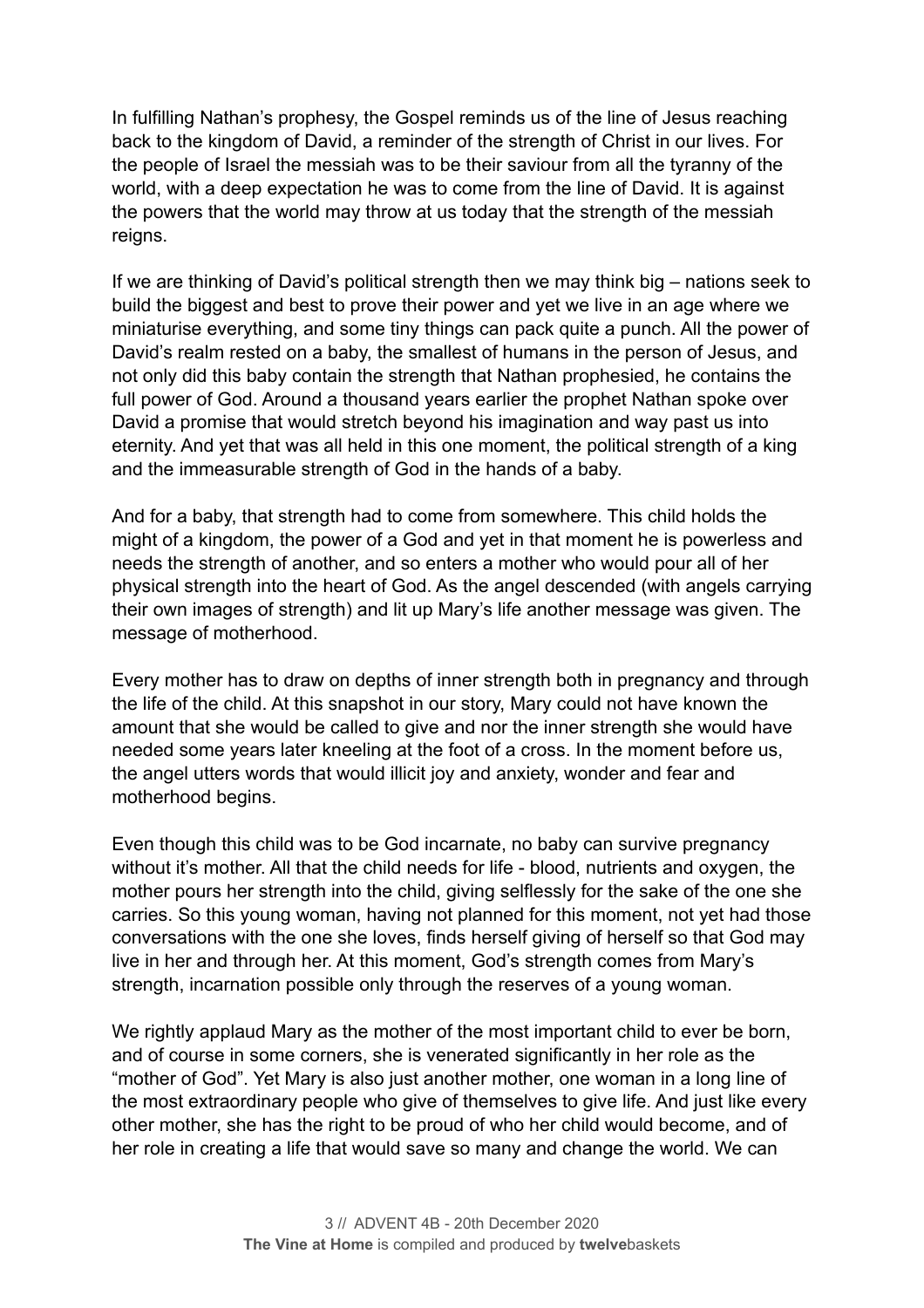sometimes wonder how much of what the angel said actually went in, with such monumental news, did she actually hear the part about him sitting on the throne of David and the Kingdom without end, did she really fathom who he would be come? The reality was that the political strength of a kingdom required the physical strength of a young woman.

If we wanted to critique that last point then we could argue that God's strength did not come from Mary's own personal reserves, but from the Holy Spirit as promised by the Angel. Yet the reading from Romans reminds us that this is available for all of us – our third point is that the personal strength that God gives us for each day is there for all to receive and not just a one off outpouring on Mary as she received the presence of God.

Through his incarnate presence, Jesus brings the power of God into our lives. Walking with us, we know his strength in the day to day, and so many can testify to the fact that they would not get by without the Spirit lifting them each and every day. The image of a massive surge of power comes to mind, something that is so often destructive to the things that fall in its path compared with the slow steady release of power through a battery. In Christ we find that power surge, destructive to all that is within us that is damaging to us – sin for example and our former ways of life, and then we also find the slow and constant release of power through the Holy Spirit that gives us the strength to face our new life.

Romans is one of Paul's more pastoral letters (as opposed to his "telling off" letters) but does still challenge the readers, building them up in their faith. Right at the end, he chooses his closing words to offer them the strength through Christ for this life of faith that he calls them to. He has just done the final greetings, which is usually a good place to stop, but then he returns to a warning about divisions and stumbling blocks, before guiding them back to Christ, "the one who is able to strengthen you". Sometimes we find ourselves more in need of this strength than at other times.

This is going to be a tough Christmas for many, whether it is the challenge of making the best with so little because of furlough and layoffs, whether it is the inability to be with ones we love so dearly, or the ongoing mental health challenges that come with the current situation, this will be tough and we will draw on the personal strength that comes from Christ so much more. Christ is incarnate in the darkest places, walking with us and taking our hand when we need him most, and still ever present in the times when we don't notice him, just as the baby relies on that constant flow from the mother, so we rely on Christ each and every day for strength.

As we enter the final approach to what will be a tough Christmas, we are reminded that we are celebrating the birth of a King with all the political strength of a nation upon his shoulders. We remember that we could not celebrate this incarnate presence without the physical strength of a young woman poured out into the Christ child she bore. And we remember that by this birth, God incarnate in the world, we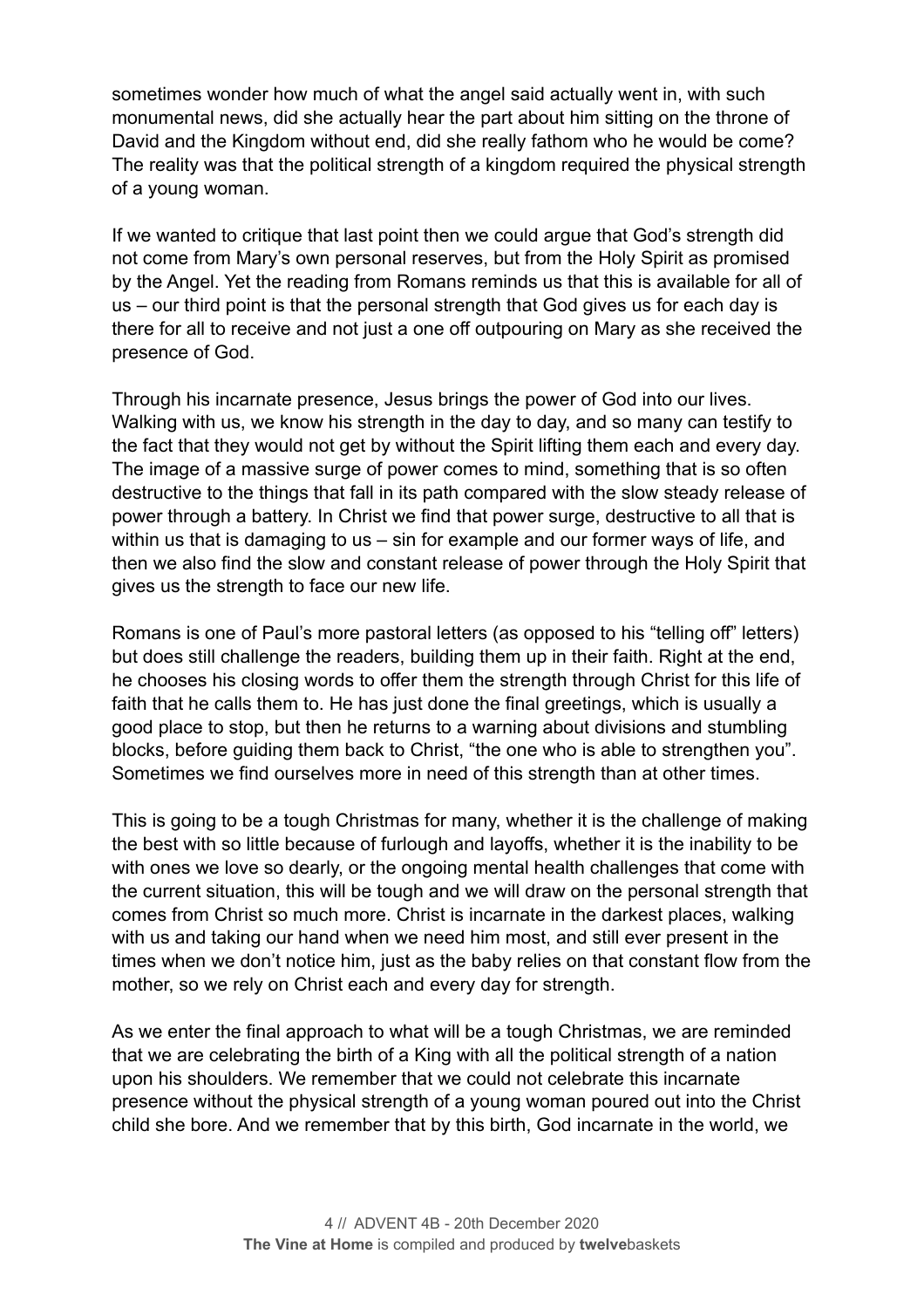are given the personal strength that enables us to live each day. So, may we go in the strength of the Lord.

<span id="page-5-2"></span>Amen<sup>[3](#page-5-0)</sup>

#### **Prayers of intercession**

Lord of Refuge and Shelter

We pray for those who have found themselves homeless or fleeing from their homes. We pray that you would protect those people and look after them. We pray that we would have compassion towards those who find themselves without a home.

#### *[Pause]*

Lord you are Unfailing and Endless

We pray that you would be with those who find the thought of the future worrying and fearful. We pray that you would comfort them and help them find joy in the day-today. We pray for school children and university students who have been impacted by Covid's uncertainties. Help them to find peace in you.

#### *[Pause]*

Holy and Mighty Lord

We pray this Christmas-time, that people would come to know you and the goodness and joy that you bring. We pray that like the shepherds were in awe of Baby Jesus, that we too, would be in awe of your kingdom and your holiness.

#### *[Pause]*

Lord, you are Eternal and Wise

We pray for our government, navigating the troubles of this year with Covid, and any other issues that we are facing. We pray that you would give them discernment and wisdom. We thank you that ultimately you reign, and yours is the kingdom, now and forever.

*[Pause]*

<span id="page-5-3"></span>Amen.[4](#page-5-1)

#### **Hymn: 202 STF - Hark! The herald - [YouTube](https://youtu.be/mEmraZ4X5ws)**

<span id="page-5-0"></span><sup>&</sup>lt;sup>[3](#page-5-2)</sup> Reflection written by Phil Jackson

<span id="page-5-1"></span><sup>&</sup>lt;sup>[4](#page-5-3)</sup> Prayers of intercession written by Alice Young